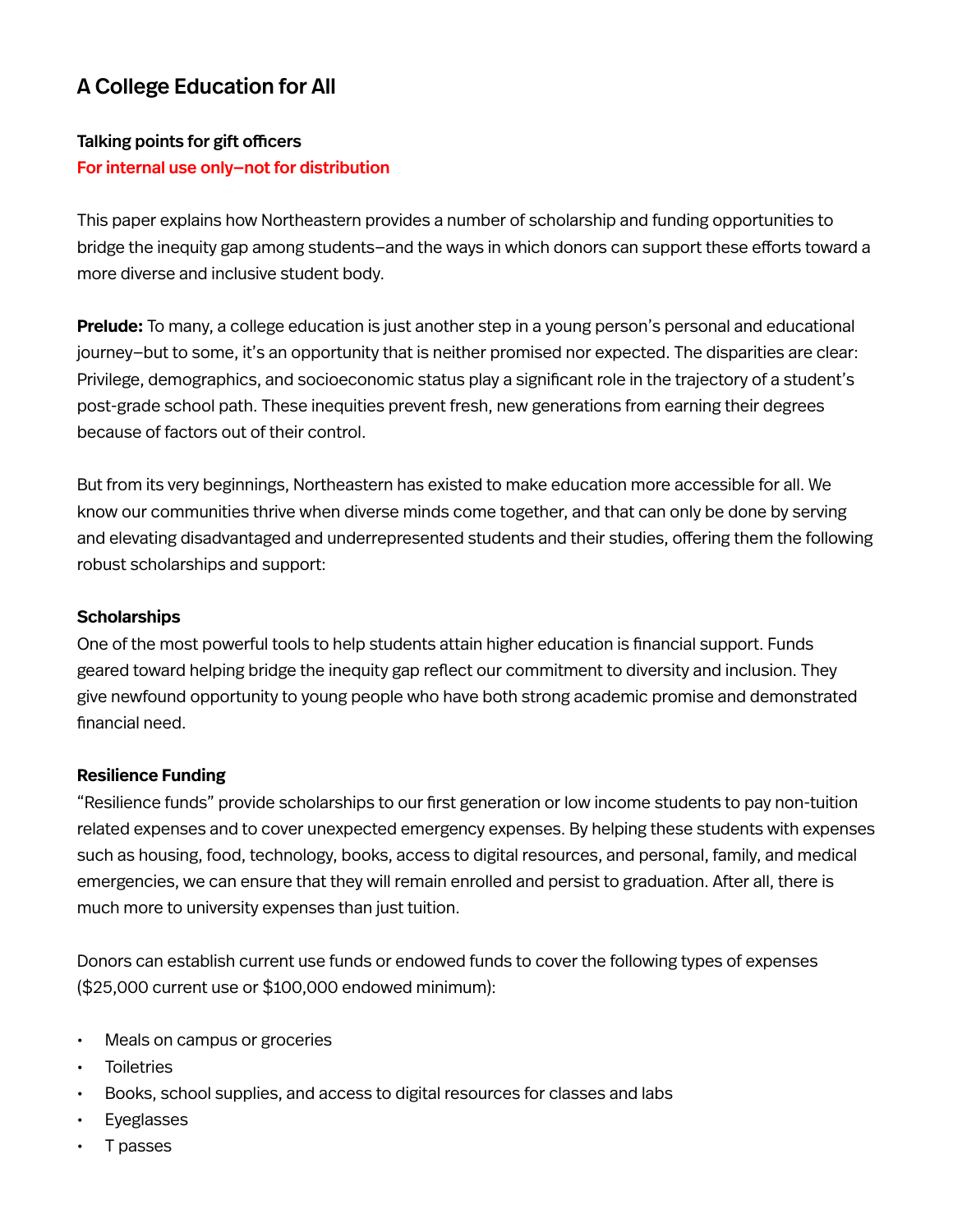- Coats and boots
- Health insurance, copays for doctor visits, and other medical expenses
- Professional clothing for interviews or coop jobs
- Lab fees
- Lost income
- Emergency rent coverage
- Loss of property to flood or fire or theft (laptops, clothing, furniture)
- Travel expenses home for unexpected emergencies

Unrestricted gifts can be made to the **We Care Emergency Fund Designation Code 644599**. For additional information, please contact Keyne Cahoon, Director of Student Success and the WeCare Fund, at k.cahoon@northeastern.edu or 617-373-7410.

## **Experiential Funding**

The Northeastern experience goes far beyond coursework—and also includes its signature co-ops, countless clubs, organizations, and teams that foster experiential learning and camaraderie. The connections students make during their college years can be lifechanging—and sometimes require funding to cultivate. Experiential learning funds remove financial obstacles that allow underrepresented and disadvantaged students the same opportunities as their peers, in and out of the classroom.

Donors can establish current use funds or endowed funds to support (\$25,000 current use or \$100,000 endowed minimum):

- Support for transformational unpaid co-op opportunities
- Support for co-ops in other cities or abroad
- Support for study abroad
- Leadership programming
- Alternative spring breaks
- Professional development
- Student research funding
- Attendance at conferences, workshops, or seminars
- **Mentoring**

Unrestricted gifts can be made to the Global Experience Fund Designation Code 644562. University Parents, Alumni, and Friends Co-op Support Fund Designation Code 365456

## **Student Support**

Support is critical for our students from underrepresented groups so that they become active and engaged leaders who are prepared to reach new heights following graduation. Below are just a few of our programs for students from underserved backgrounds, and each one can do even more with philanthropic investment: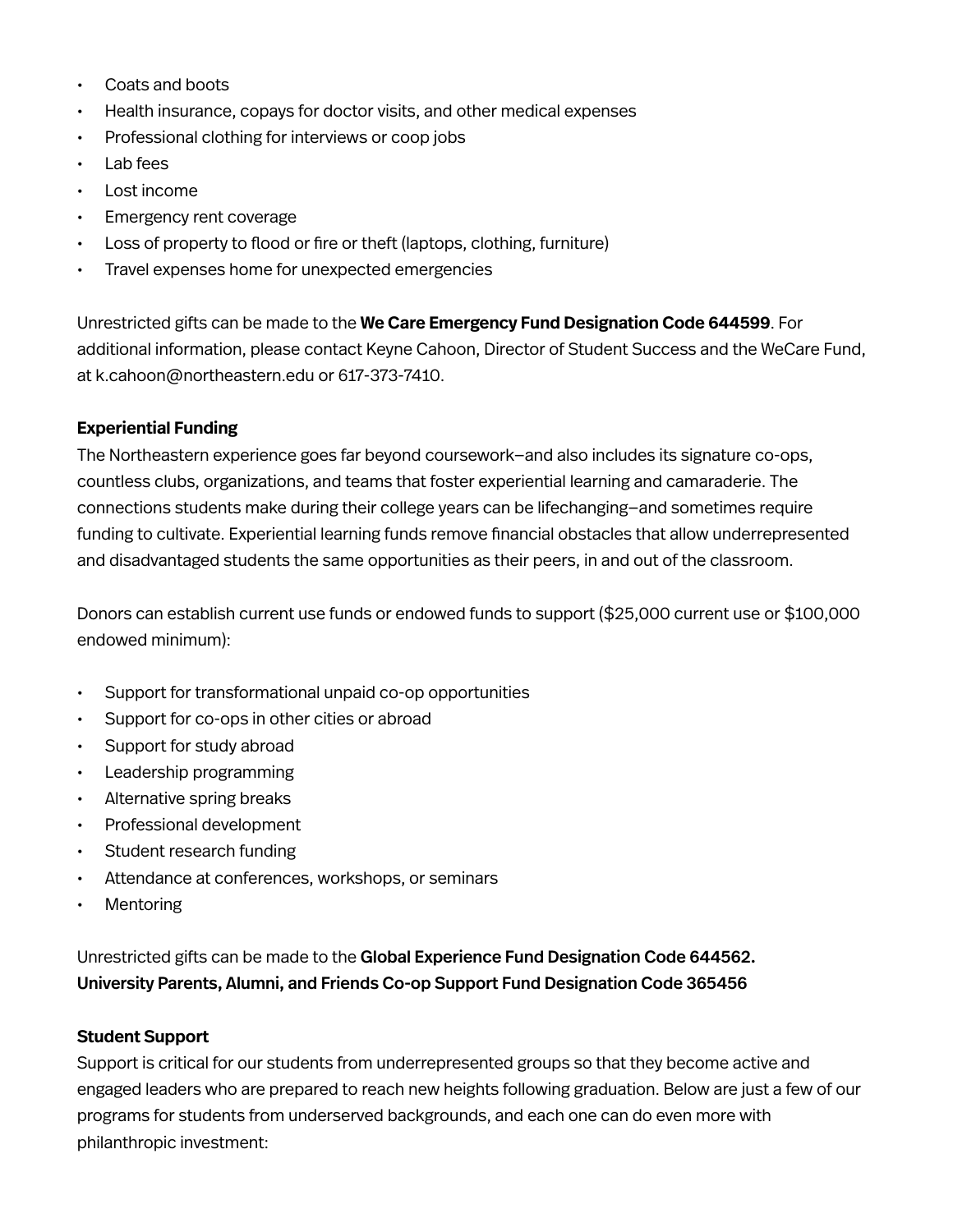[The John D. O'Bryant African American Institute](https://www.northeastern.edu/aai/). Legacy. Excellence. Culture. Community. Success. Service. Those are the words used to describe the John D. O'Bryant African American Institute. Named for the first African American appointed as vice president at Northeastern, the Institute strives to live up to its namesake. Boston Police Commissioner William G. Gross, who serves as the city's first Black police commissioner, describes O'Bryant as someone who was a "trailblazer who fought to ensure that Black students receive an equal education" and was "instrumental in breaking stereotypical views and perceptions of people of color."

Grounded in O'Bryant's values, the institute fosters a nurturing and supportive environment, welcoming Black students and others of African descent through programs, resources, services, and activities. The voices and energy that come from the institute's community are powerful and deserve to be elevated. Through philanthropic support, the lives of the students who find inspiration within The John D. O'Bryant African American Institute can be enriched today and in the future.

Fundraising opportunities for the John D. O'Bryant African American Institute:

- All gifts are accepted and will be used to further the mission and goals of the Institute. Gifts can be credited to fund #300064.
- Gifts of \$25,000+ will allow for the establishment of a named spendable fund to payout funds to support the mission and goals of the institute.
- Gifts of \$100,000+ will allow for the establishment of a named endowment fund to provide income to be used to further the mission and goals of the institute.

Please contact Richard O'Bryant at [r.o'bryant@northeastern.edu](mailto:r.o%E2%80%99bryant%40northeastern.edu?subject=) with any questions.

Donors can establish current use funds or endowed funds to support (\$25,000 current use or \$100,000 endowed minimum):

- Leadership programming
- Alternative spring breaks
- Professional development
- Attendance at conferences, workshops, or seminars
- **Mentoring**
- Cultural and artistic experiences

Unrestricted gifts can be made to Designation Code 300064.

A similar gift could also be established for any of these centers (note the designation codes for unrestricted gifts):

• Latinx Student Cultural Center Designation Code 365425